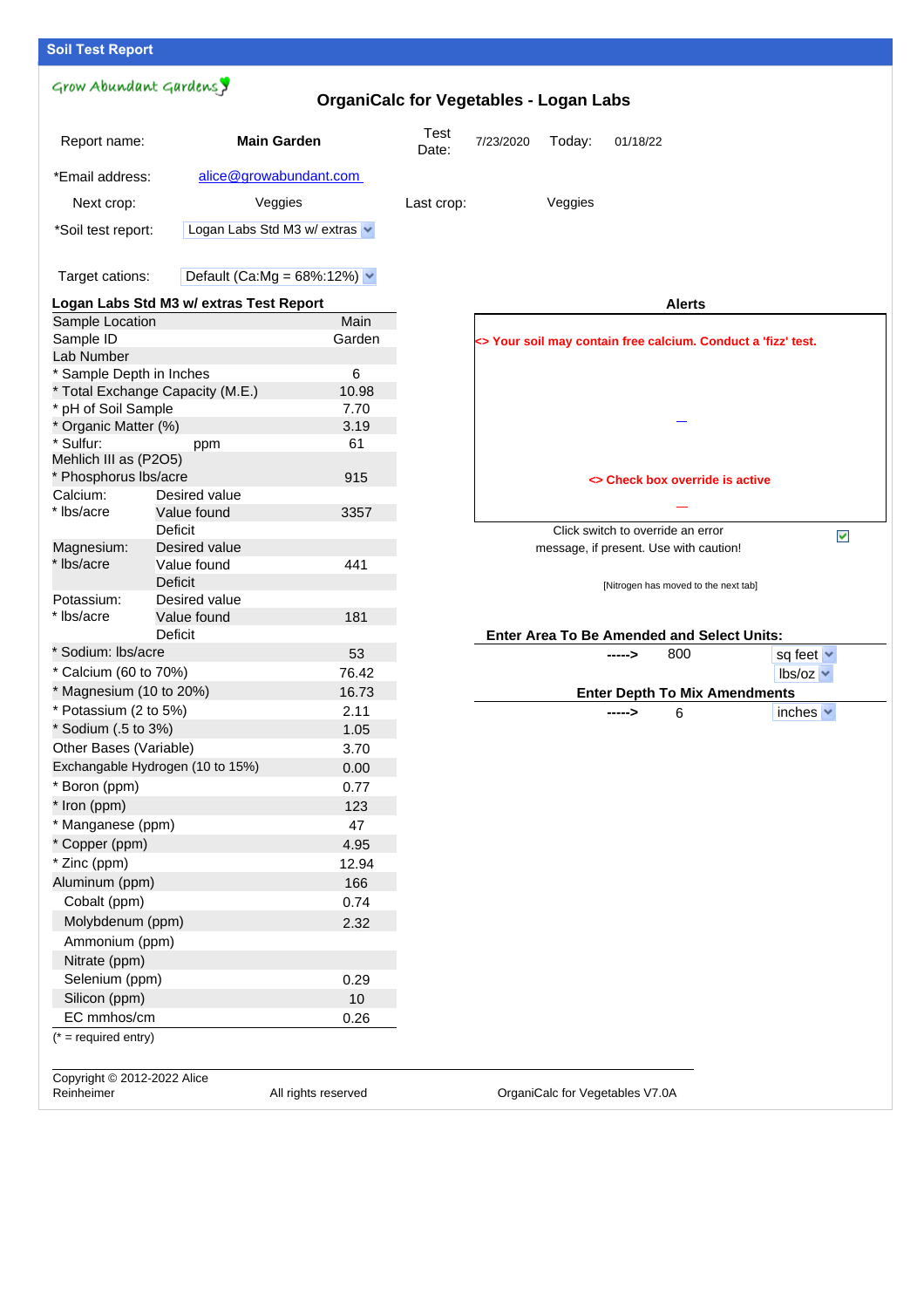|                                                | <b>Choose N amount and sources</b>                      |              |       |                                                                           |  |  |  |
|------------------------------------------------|---------------------------------------------------------|--------------|-------|---------------------------------------------------------------------------|--|--|--|
| <b>Choose Target Nitrogen Amount</b>           |                                                         |              |       |                                                                           |  |  |  |
|                                                |                                                         | $150 \times$ |       | $lbs/acre \sim$                                                           |  |  |  |
|                                                | or enter here -->                                       |              |       |                                                                           |  |  |  |
|                                                |                                                         |              |       |                                                                           |  |  |  |
|                                                | Best fit source will have this N-P-K: 1.5 - 0 - 1.9     |              |       |                                                                           |  |  |  |
|                                                | https://growabundant.com/how-much-nitrogen-shall-i-add/ |              |       |                                                                           |  |  |  |
| <b>Choose up to 2 Compost/Nitrogen Sources</b> |                                                         |              |       |                                                                           |  |  |  |
| 1)                                             | Composted Chicken Manure (3-2-2) v                      |              |       |                                                                           |  |  |  |
|                                                | or enter your own                                       |              |       |                                                                           |  |  |  |
|                                                | Name:                                                   |              |       |                                                                           |  |  |  |
|                                                | N                                                       | P            | K     | P as P2O5, K as K2O                                                       |  |  |  |
|                                                |                                                         |              |       |                                                                           |  |  |  |
| 2)                                             | Feather Meal (12-0-0) $\vee$                            |              |       |                                                                           |  |  |  |
|                                                |                                                         |              |       |                                                                           |  |  |  |
|                                                | Do these amendments supply the target NPK?              |              |       |                                                                           |  |  |  |
|                                                |                                                         |              |       | % of target supplied                                                      |  |  |  |
|                                                | Nitrogen?                                               | yes          | 100%  |                                                                           |  |  |  |
|                                                | Phosphorus?                                             | no           | 0%    | If P and K are not 100%, OrganiCalc<br>may recommend more in mineral form |  |  |  |
|                                                | Potassium?                                              | no           | $0\%$ |                                                                           |  |  |  |
|                                                |                                                         |              |       |                                                                           |  |  |  |
|                                                |                                                         |              |       |                                                                           |  |  |  |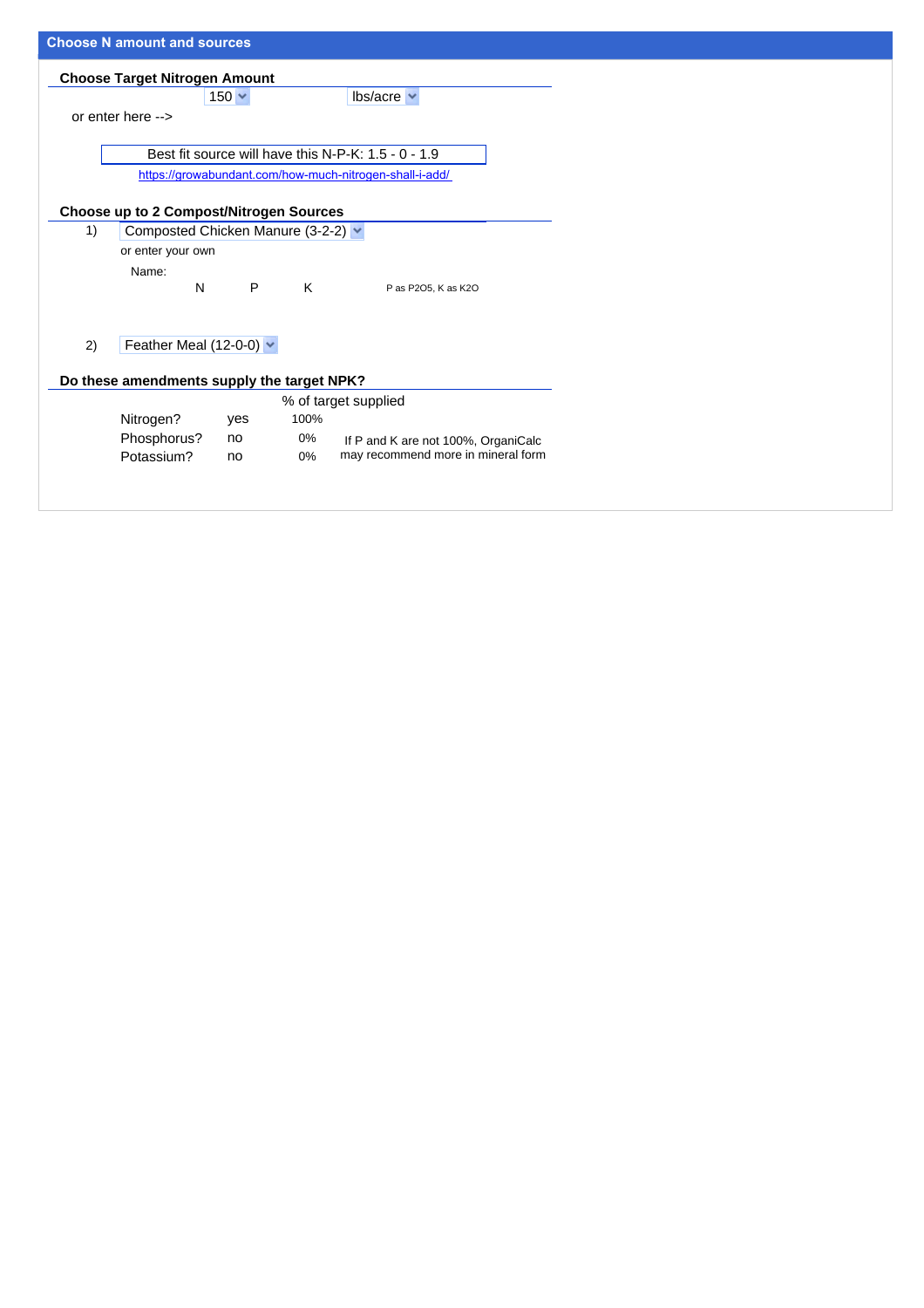### **Amendment Recommendations**

| Report name: Main Garden                 | Test Date: 7/23/2020 |       |              |  |  |
|------------------------------------------|----------------------|-------|--------------|--|--|
| <b>Recommended Amendments for 800 sq</b> |                      |       |              |  |  |
| feet                                     | Amt                  | Units | <b>Notes</b> |  |  |
| Kelp and/or Azomite, combined (for trace |                      |       |              |  |  |
| minerals)                                | 8                    | lbs   | 5            |  |  |
| Feather Meal (12-0-0)                    | 23                   | lbs   |              |  |  |
| Potassium Sulfate                        |                      | lbs.  |              |  |  |
| <b>Tiger-90 Elemental Sulfur</b>         | 5.5                  | lbs   | 11           |  |  |
| <b>Borax</b>                             | 7.3                  | 0Z    |              |  |  |
| Cobalt (Co) Sulfate Heptahydrate         | 2.3                  | 0Z    |              |  |  |
| Total weight of all amendments           | 44                   |       |              |  |  |

#### **Notes:**

<> A handful or two of vermicompost dug in under transplants can increase yields substantially. Inoculate with mycorrhizae and other beneficial microbes. Apply compost as it is available. Try to get organic matter to 5%; 10% is better, 30% is more than enough. The compost I can make or purchase is best used as mulch. I cover it with a bit of straw to keep it moist and alive, and decaying in place. A one-time or cumulative application of 0.6" of biochar will improve yields and quality in about 3 years.

- 2 <> Amount per application limit was reached for these elements, compounds and/or amendments: Tiger-90 Elemental Sulfur. Retest next year
- 5 <> Alternatively, foliar feed Kelp every 2 weeks or as needed to supply trace minerals. Soil applied trace mineral amounts may be reduced after the initial application.
- 11 <> This soil has a pH greater than 7.2 and is not fizzy and is therefore a candidate for pH adjustment. A total of 401 lbs/acre of elemental sulfur will lower the soil pH to 6.8. Sulfur is likely to diminish potassium reserves; retest every 6 months. In addition to the 6 lbs of Tiger-90 elemental sulfur in this application it is estimated that 18 oz more will be required. Tiger-90 applications are limited to a maximum of 300 lbs/acre once or (rarely) twice a year.
- 20 <> Available silicon has been found to be beneficial to plants. Foliar feed potassium silicate as a mildew preventative (check with your certifier). Soil-applied basalt rock dust has also been shown to supply silicon in low pH, weathered soils.

#### **Additional Comments:**

| **End of Amendment Report**            |                     | 7/23/2020<br>Date:<br>Γest      |
|----------------------------------------|---------------------|---------------------------------|
| Copyright © 2012-2022 Alice Reinheimer | All rights reserved | OrganiCalc for Vegetables V7.0A |